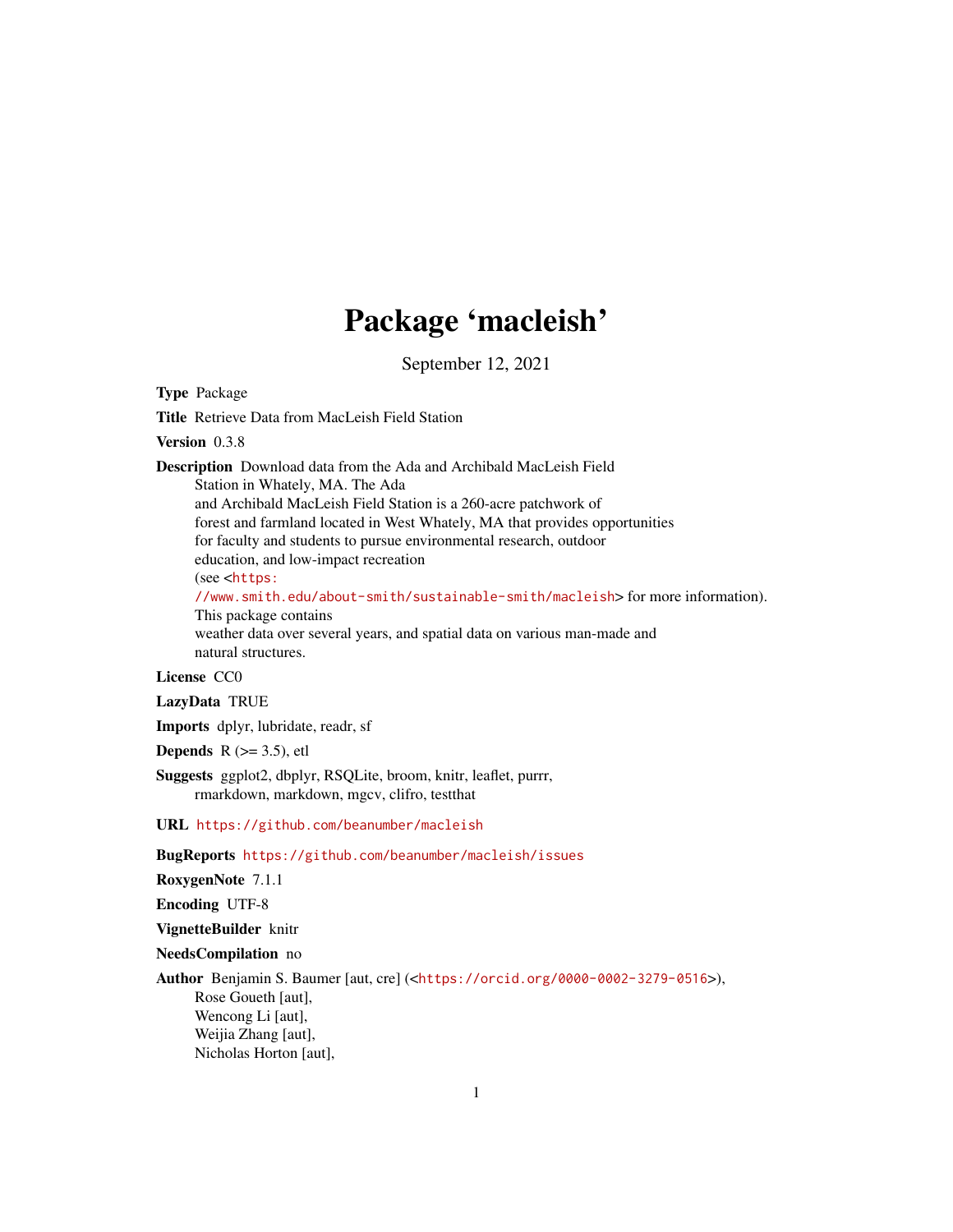<span id="page-1-0"></span>Dominique Kelly [aut] (<<https://orcid.org/0000-0001-7186-9385>>), Albert Y. Kim [aut] (<<https://orcid.org/0000-0001-7824-306X>>)

Maintainer Benjamin S. Baumer <ben.baumer@gmail.com>

Repository CRAN

Date/Publication 2021-09-11 23:40:09 UTC

### R topics documented:

#### $\blacksquare$

etl\_extract.etl\_macleish

*Extract weather data*

#### Description

Retrieve data from the Macleish Field Station weather monitors

#### Usage

```
## S3 method for class 'etl_macleish'
etl_extract(obj, ...)
```

```
## S3 method for class 'etl_macleish'
etl_transform(obj, ...)
```
etl\_transform\_help(obj, ...)

#### Arguments

| obi | an et1 object               |
|-----|-----------------------------|
| .   | arguments passed to methods |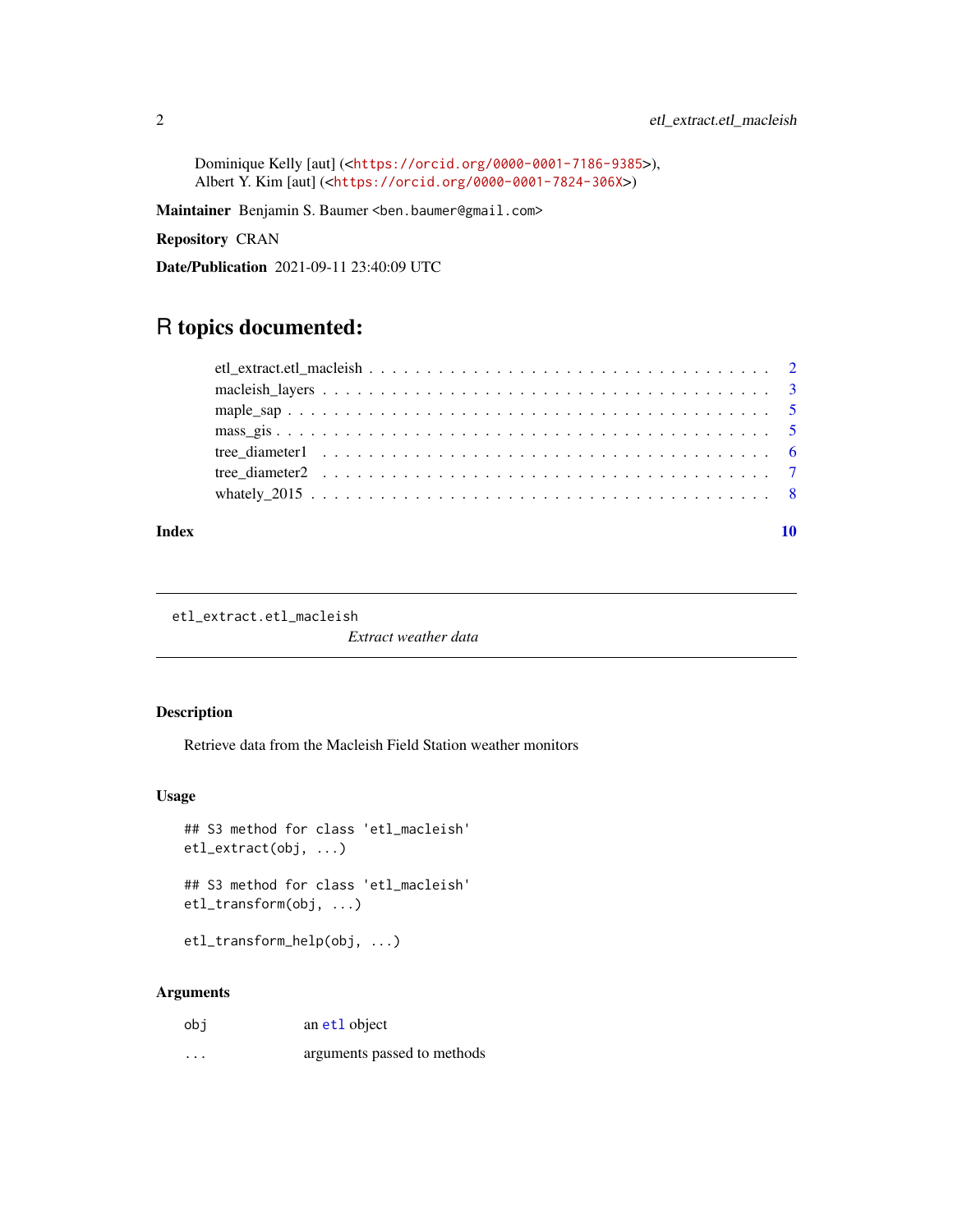#### <span id="page-2-0"></span>macleish\_layers 3

#### Examples

```
macleish <- etl("macleish")
str(macleish)
## Not run:
macleish %>%
  etl_extract() %>%
  etl_transform() %>%
  etl_load()
whately <- macleish %>%
  tbl("whately")
orchard <- macleish %>%
 tbl("orchard")
whately %>%
  summarize(N = n(), avg_temp = mean(temperature))
orchard %>%
  summarize(N = n(), avg_temp = mean(temperature))
# check data types
whately %>%
  glimpse()
# if using SQLite, datetimes will get converted to integers
whately <- whately %>%
  mutate(when_datetime = datetime(when, 'unixepoch'))
whately %>%
  glimpse()
# show the most recent data -- should be within the past hour
whately %>%
  collect() %>%
  tail()
# show that no time-shifting is happening
if (require(ggplot2)) {
macleish %>%
  tbl("whately") %>%
  collect() %>%
  mutate(when = lubridate::ymd_hms(when)) %>%
  filter(lubridate::year(when) == 2012 & month(when) == 12 & day(when) == 20) %>%
  ggplot(aes(x = when, y = temperature)) + geom\_line()}
## End(Not run)
```
macleish\_layers *MacLeish spatial data*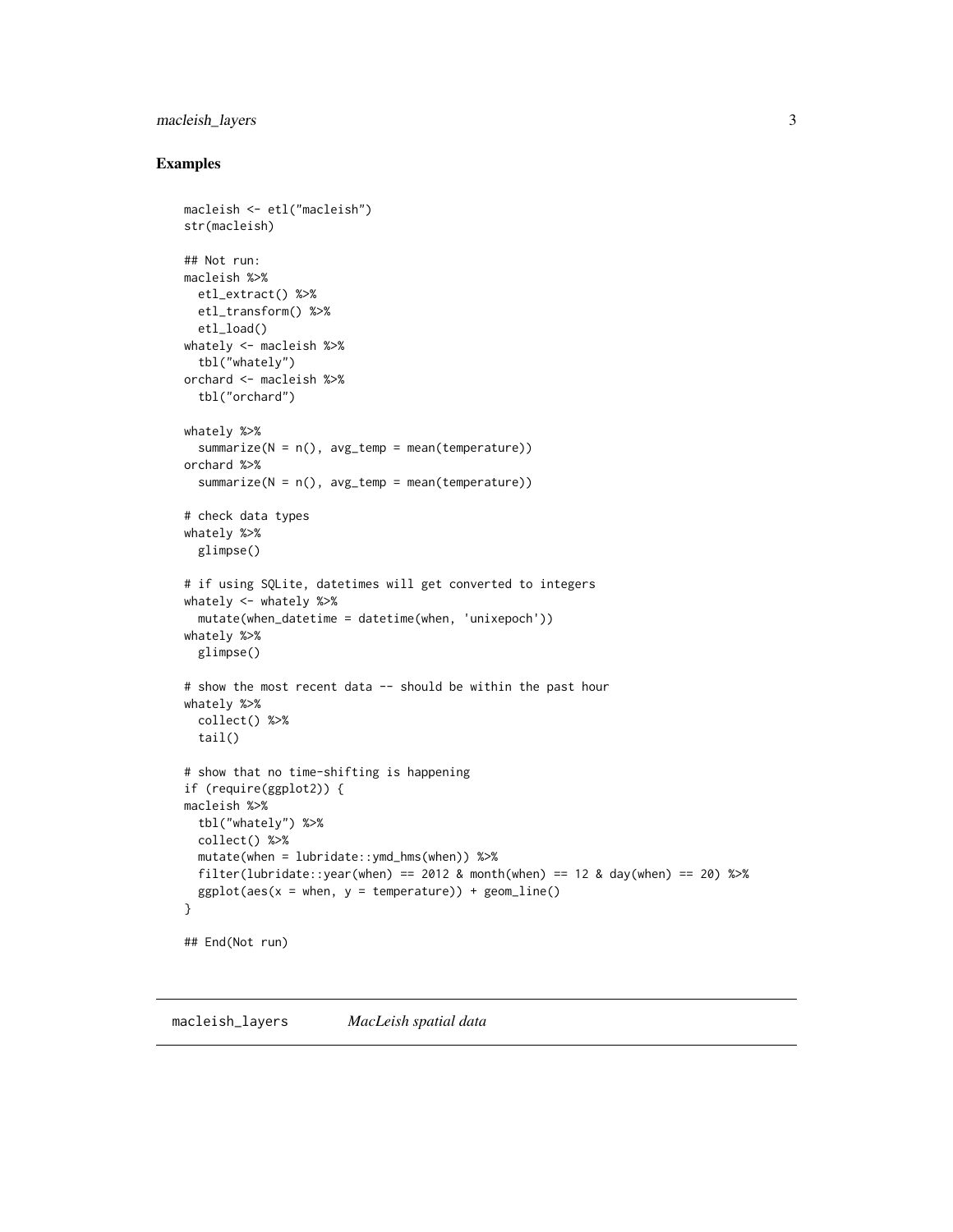#### <span id="page-3-0"></span>Description

Shapefiles from the MacLeish Field Station. The field station itself is located at lat = 42.449167, lon = -72.679389. These data contain information about various man-made and natural structures surrounding the field station.

#### Usage

macleish\_layers

#### Format

A list of [sf::sf\(\)](#page-0-0) objects, each providing a different layer.

landmarks Landmarks

forests Type of dominant tree in individual forests, as noted by Jesse Bellemare

streams local streams

challenge\_courses Challenge courses on the property

buildings Buildings at MacLeish

wetlands Wetland areas

boundary the property boundary

research research plots

soil soil deposits used by Amy Rhodes

trails Hiking trails

camp\_sites Two camp sites

elevation 30 foot elevation contours

#### Details

Each of the [sf::sf\(\)](#page-0-0) objects are projected in epsg:4326 for easy integration with Google Maps or [leaflet::leaflet\(\)](#page-0-0) objects.

#### Examples

```
names(macleish_layers)
macleish_layers[["buildings"]]
if (require(sf)) {
plot(macleish_layers[["buildings"]])
}
```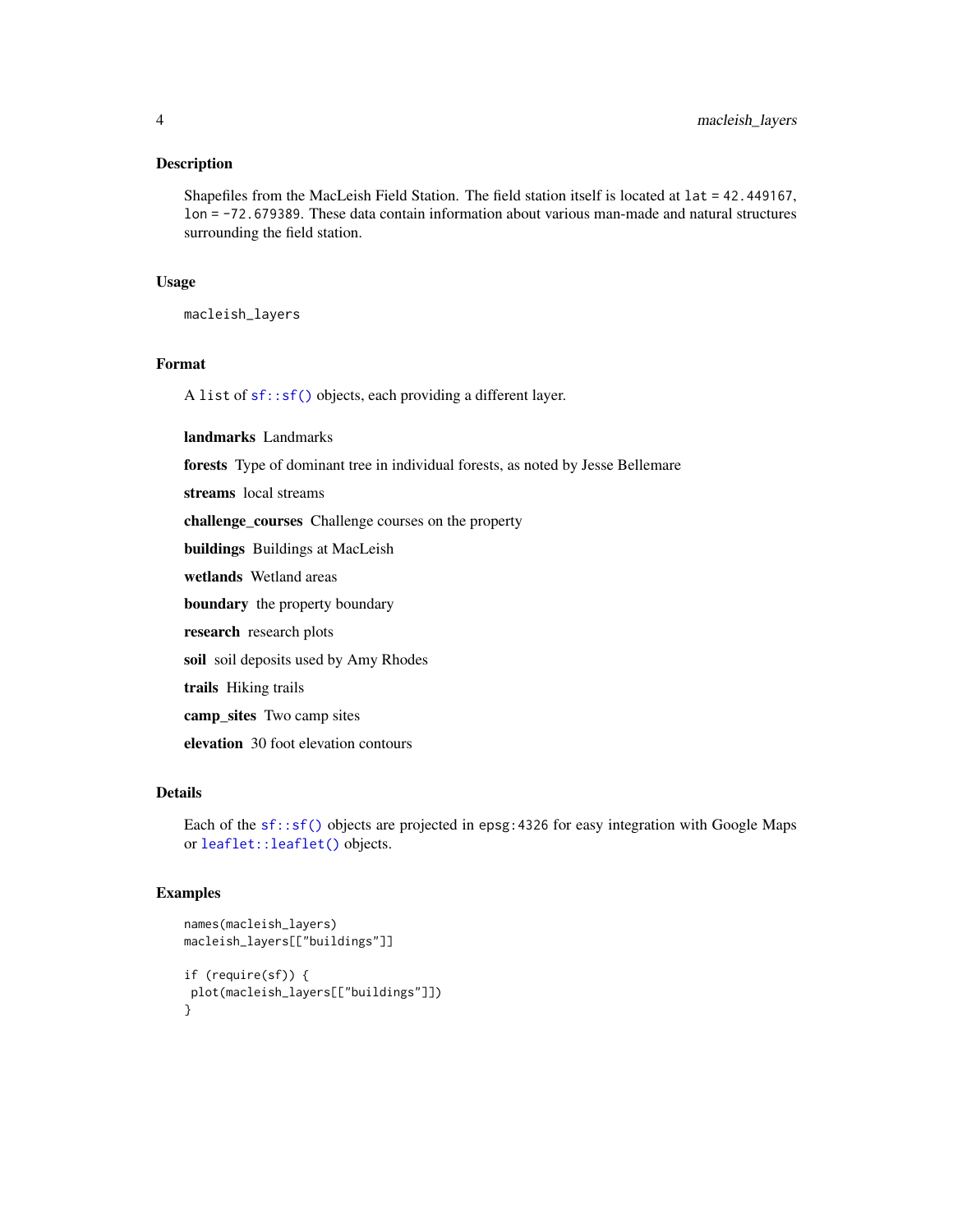<span id="page-4-0"></span>

#### Description

Maple sap collection at MacLeish

#### Usage

maple\_sap

#### Format

when the date of collection sap how much sap was collected, in gallons Comments comments People who was there?

#### mass\_gis *Retrieve elevation layers from MassGIS*

#### Description

Retrieve elevation layers from MassGIS

#### Usage

```
mass_gis(layer = "contours250k")
```
macleish\_intersect(x)

#### Arguments

| laver | MassGIS layer name to import |
|-------|------------------------------|
| X     | an $sf::sf()$ object         |

#### Details

This function will download shapefiles from MassGIS, unzip them, transform the projection to EPSG:4326, compute their intersection with the boundary of the MacLeish property, and return the resulting [sf::sf\(\)](#page-0-0) object.

Intersect a spatial layer with the MacLeish boundary layer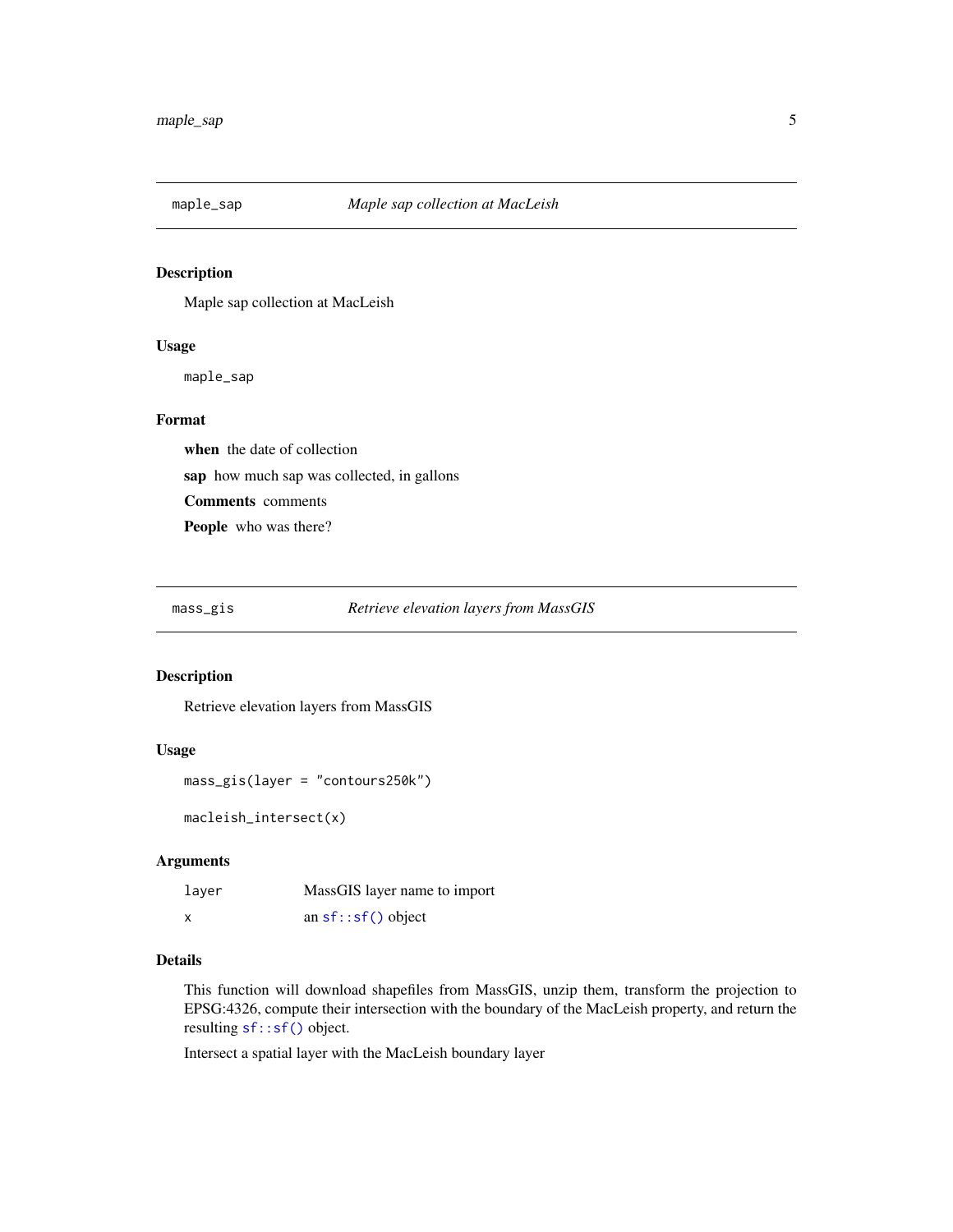#### <span id="page-5-0"></span>Source

https://www.mass.gov/info-details/massgis-data-layers

#### Examples

```
## Not run:
# have to download the shapefiles...could take a while...
elevation <- mass_gis()
macleish_elevation <- macleish_intersect(elevation)
if (require(sf)) {
 plot(macleish_elevation)
}
dcr_trails <- mass_gis("dcrtrails")
## End(Not run)
```
<span id="page-5-1"></span>tree\_diameter1 *MacLeish Data Plot 1*

#### Description

Data on change in tree diameter (in centimeters) for parasitic Hemlock Woolly Adelgid dominated areas on the Western side of MacLeish. Tree diameter was measured at 1.4 meters high above the ground.

#### Usage

tree\_diameter1

#### Format

- **Module** Module number that represents one of the 10 subplot modules that are  $110$  m and  $20 \times 50$ m. There are five 10 x 10 modules along central 50 m axis.
- Tag Tag numbers used to identify each tree.
- Species Tree species include Red Maple (Acer rubrum), Sweet Birch (Betula lenta), Paper Birch (Betula papyrifera), American Beech (Fagus grandifolia), American witch-hazel (Hamamelis virginiana), Eastern White Pine (Pinus strobus), Northern Red Oak (Quercus rubra), and Eastern Hemlock (Tsuga canadensis).
- Position Stage of growth for each individual tree. The emergent position are the tallest trees, followed by canopy, subcanopy, and finally, sapling trees, which are the smallest trees.

Year Data collected from 2010-2015 in the fall semesters.

Notes Notes collected on the wellbeing of tree species, including notes on death or poor health.

Diameter Tree diameter measured in centimeters and at 1.4 meters high above the ground.

People Data obtained from Jesse Bellemare and Smith College students from BIO364-365 courses.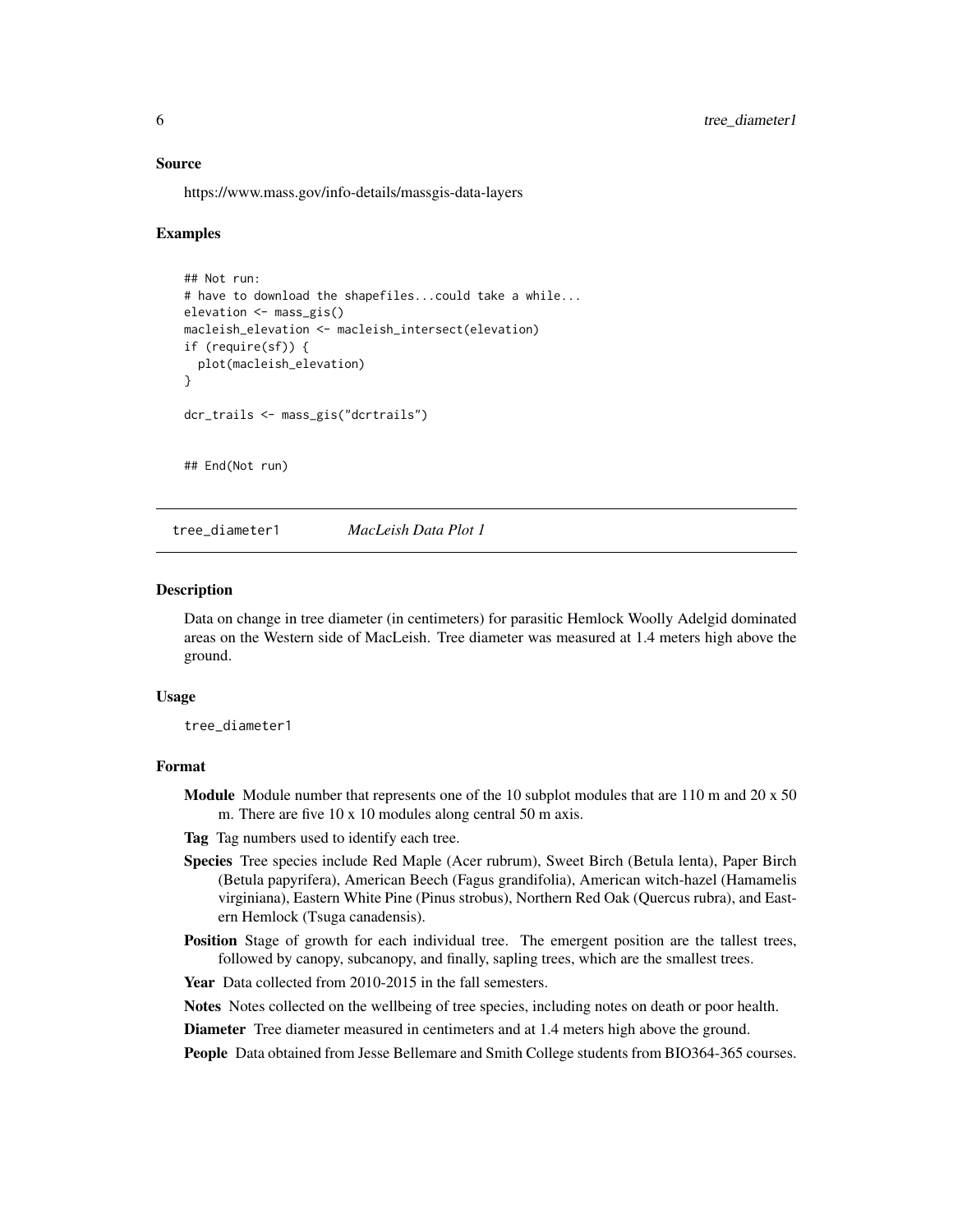<span id="page-6-0"></span>tree\_diameter2 7

#### See Also

[tree\\_diameter2](#page-6-1)

<span id="page-6-1"></span>tree\_diameter2 *MacLeish Data Plot 2*

#### Description

Data on change in tree diameter (in centimeters) for parasitic Hemlock Woolly Adelgid dominated areas on the Western side of MacLeish. Tree diameter was measured at 1.4 meters high above the ground.

#### Usage

tree\_diameter2

#### Format

**Module** Module number that represents one of the 10 subplot modules that are  $110$  m and  $20 \times 50$ m. There are five 10 x 10 modules along central 50 m axis.

Tag Tag numbers used to identify each tree.

Species Tree species include Red Maple (Acer rubrum), Sweet Birch (Betula lenta), American Beech (Fagus grandifolia), Eastern White Pine (Pinus strobus), Northern Red Oak (Quercus rubra), and Eastern Hemlock (Tsuga canadensis).

Year Data collected from 2009-2012 in the fall semesters.

Notes Notes collected on the wellbeing of tree species, including notes on death or poor health.

Diameter Tree diameter measured in centimeters and at 1.4 meters high above the ground.

People Data obtained from Jesse Bellemare and Smith College students from BIO364-365 courses.

#### See Also

[tree\\_diameter1](#page-5-1)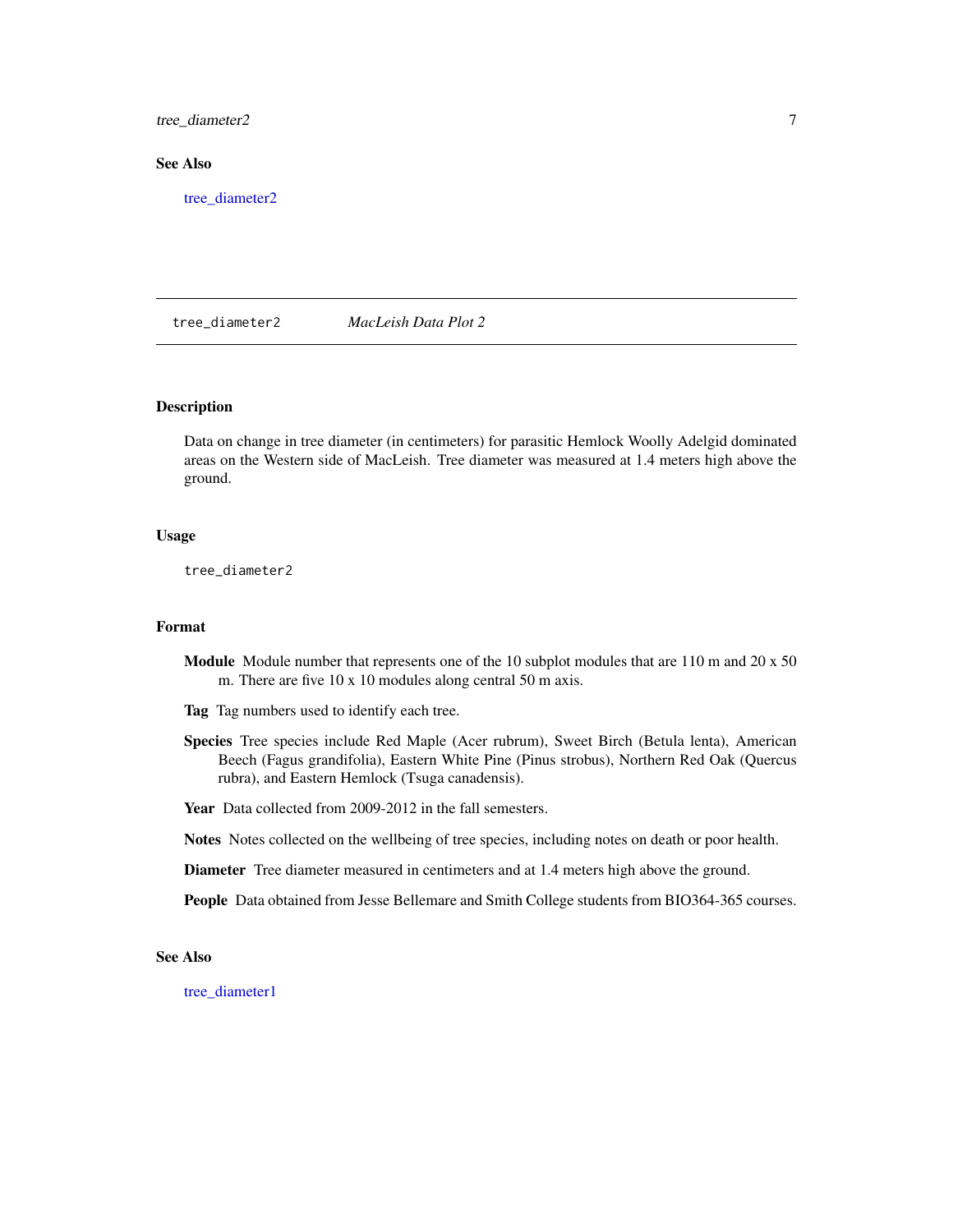<span id="page-7-0"></span>

#### Description

Weather data collected at the Macleish Field Station in Whately, MA during 2015.

#### Usage

whately\_2015

orchard\_2015

#### Format

For both, a data frame  $(dplyr::tbl_df())$  $(dplyr::tbl_df())$  $(dplyr::tbl_df())$  with roughly 52,560 rows and 8 or 9 variables.

The following variables are values that are found in either the whately\_2015 or orchard\_2015 data tables.

All variables are averaged over the 10 minute interval unless otherwise noted.

when Timestamp for each measurement set in Eastern Standard Time.

temperature average temperature, in Celsius

wind\_speed Wind speed, in meters per second

wind\_dir Wind direction, in degrees

rel\_humidity How much water there is in the air, in millimeters

pressure Atmospheric pressure, in millibars

rainfall Total rainfall, in millimeters

- solar\_radiation Amount of radiation coming from the sun, in Watts/meters^2. Solar measurement for Whately
- par\_density Photosynthetically Active Radiation (sunlight between 400 and 700 nm), in average density of Watts/meters^2. One of two solar measurements for Orchard
- **par\_total** Photosynthetically Active Radiation (sunlight between 400 and 700 nm), in average total over measurement period of Watts/meters^2. One of two solar measurements for Orchard

An object of class tbl\_df (inherits from tbl, data.frame) with 52547 rows and 9 columns.

#### Details

The Macleish Field Station is a remote outpost owned by Smith College and used for field research. There are two weather stations on the premises. One is called WhatelyMet and the other is OrchardMet.

The WhatelyMet station is located at (42.448470, -72.680553) and the OrchardMet station is at (42.449653, -72.680315).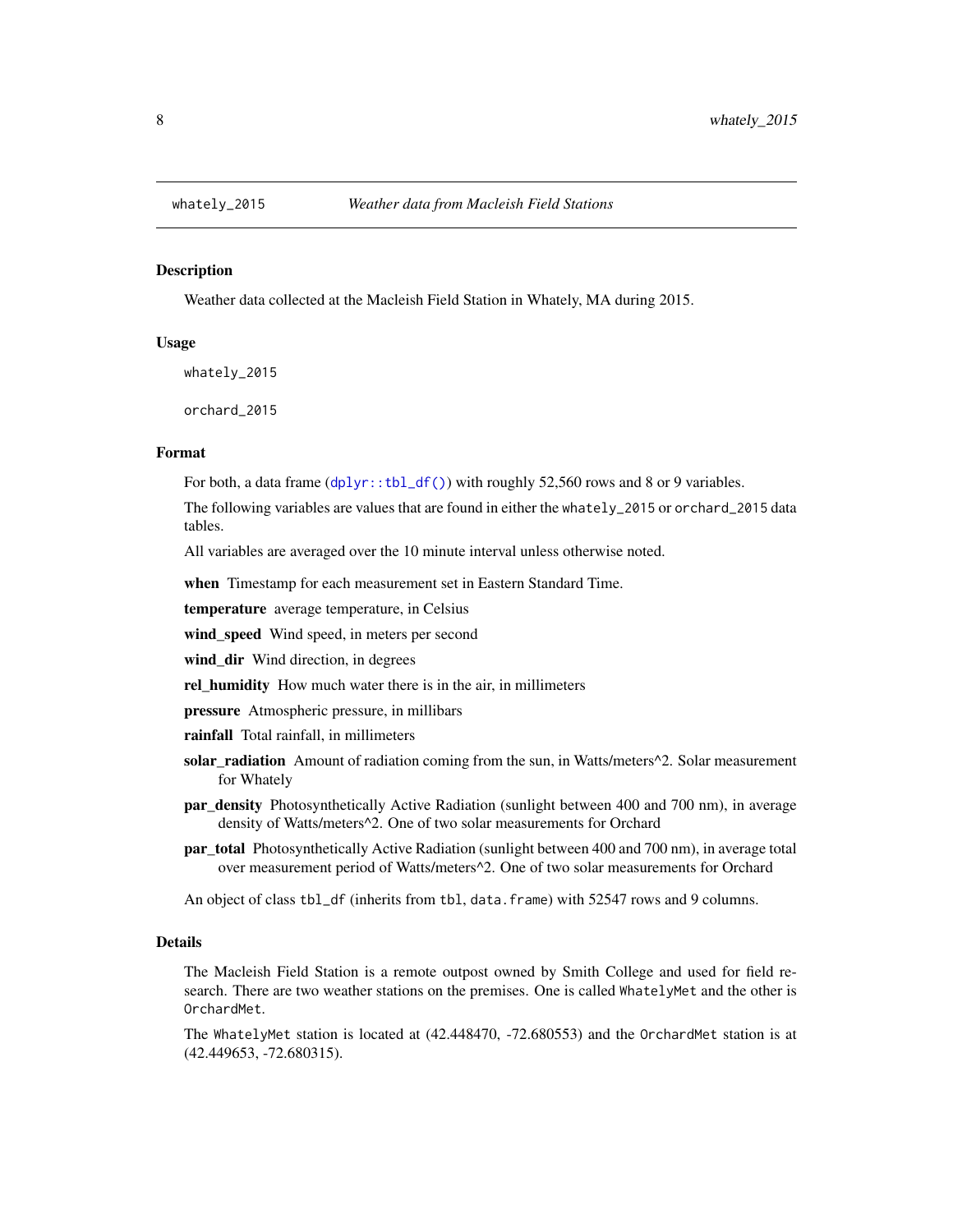WhatelyMet is located at the end of Poplar Hill Road in Whately, Massachusetts, USA. The meteorological instruments of WhatelyMet (except the rain gauge) are mounted at the top of a tower 25.3 m tall, well above the surrounding forest canopy. The tower is located on a local ridge at an elevation 250.75m above sea level.

OrchardMet is located about 250 m north of the first tower in an open field next to an apple orchard. Full canopy trees  $\left(\sim 20 \text{ m} \text{ tall}\right)$  are within 30 m of this station. This station has a standard instrument configuration with temperature, relative humidity, solar radiation, and barometric pressure measured between 1.5 and 2.0 m above the ground. Wind speed and direction are measured on a 10 m tall tower and precipitation is measured on the ground. Ground temperature is measured at 15 and 30 cm below the ground surface 2 m south of the tower. The tower is located 258.1 m above sea level. Data collection at OrchardMet began on June 27th, 2014.

The variables shown above are weather data collected at WhatelyMet and OrchardMet during 2015. Solar radiation is measured in two different ways: see SlrW\_Avgor the PAR variables for Photosynthetic Active Radiation.

Note that a loose wire resulted in erroneous temperature reading at OrchardMet in late November, 2015.

#### Source

These data are recorded at <https://www.smith.edu/about-smith/sustainable-smith/ceeds>

#### Examples

```
## Not run:
#' # loose wire anomalies
if (require(dplyr) & require(ggplot2) & require(lubridate)) {
orchard_2015 %>%
filter(month(when) == 11) %ggplot(aes(x = when, y = temperature)) +geom_line() + geom_smooth()
}
```
## End(Not run)